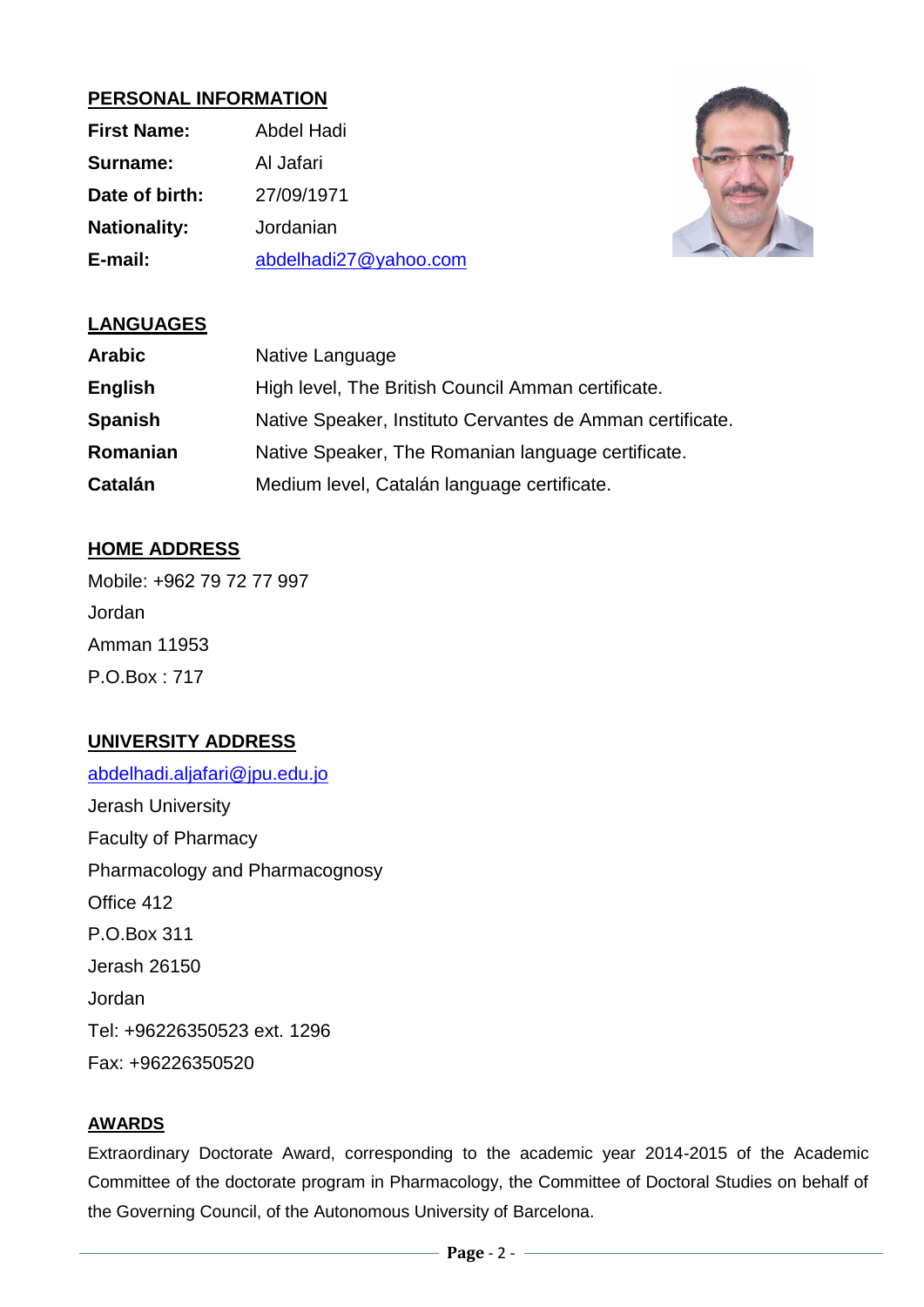### **EDUCATION**

- **2014** Ph.D. in Pharmacology "Pharmacognosy and Phytochemistry" (Excellent cum laude) Thesis title: Antifungal active principles from the root and rhizome of *Ferula hermonis*. Universitat Autònoma de Barcelona (Autonomous University of Barcelona). Barcelona, Spain, november 2014.
- **2004** Advanced studies Diploma in Pharmacology Universitat Autònoma de Barcelona (Autonomous University of Barcelona).
- **2003** Master in Pharmacology Thesis title: Determination of Amphotericin B in cerebrospinal fluid of a patient infected with HIV with cryptococcal meningitis, using high performance liquid chromatography (HPLC). Universitat Autònoma de Barcelona (Autonomous University of Barcelona). **1995** Bachelor degree in Pharmacy
- Universitatea de Medicina şi Farmacie "GR. T. POPA" Iaşi, România.

### **EDUCATIONAL EXPERIENCE**

**10/2016 – Present** Assistant Professor Lecturing "Pharmacognosy & Phytochemistry, Phytotherapy and Pharmacology" Jerash University Faculty of pharmacy Pharmacology and Pharmacognosy

**09/2012 – 09/2016** Assistant Professor Lectured "Pharmacognosy & Phytochemistry" Universitat de Barcelona Faculty of Pharmacy Department de Farmacologia i Química terapéutica. Unitat de Farmacologia i Farmacognòsia

### **POSITIONS**

- Acting Dean of the Faculty of Pharmacy and the Faculty of Nursing, Jerash University, 02.2020- Present, Jordan.
- Head of the Department of Pharmaceutical Sciences, Faculty of Pharmacy, Jerash University, 2017- 2020, Jordan.
- Head of Quality Assurance and Accreditation office, Faculty of Pharmacy, Jerash University, 2016- 2020, Jordan.
- Executive Committee of the Department of Pharmacology and Therapeutic Chemistry, 2012-2014, , Faculty of Pharmacy, University of Barcelona, Spain.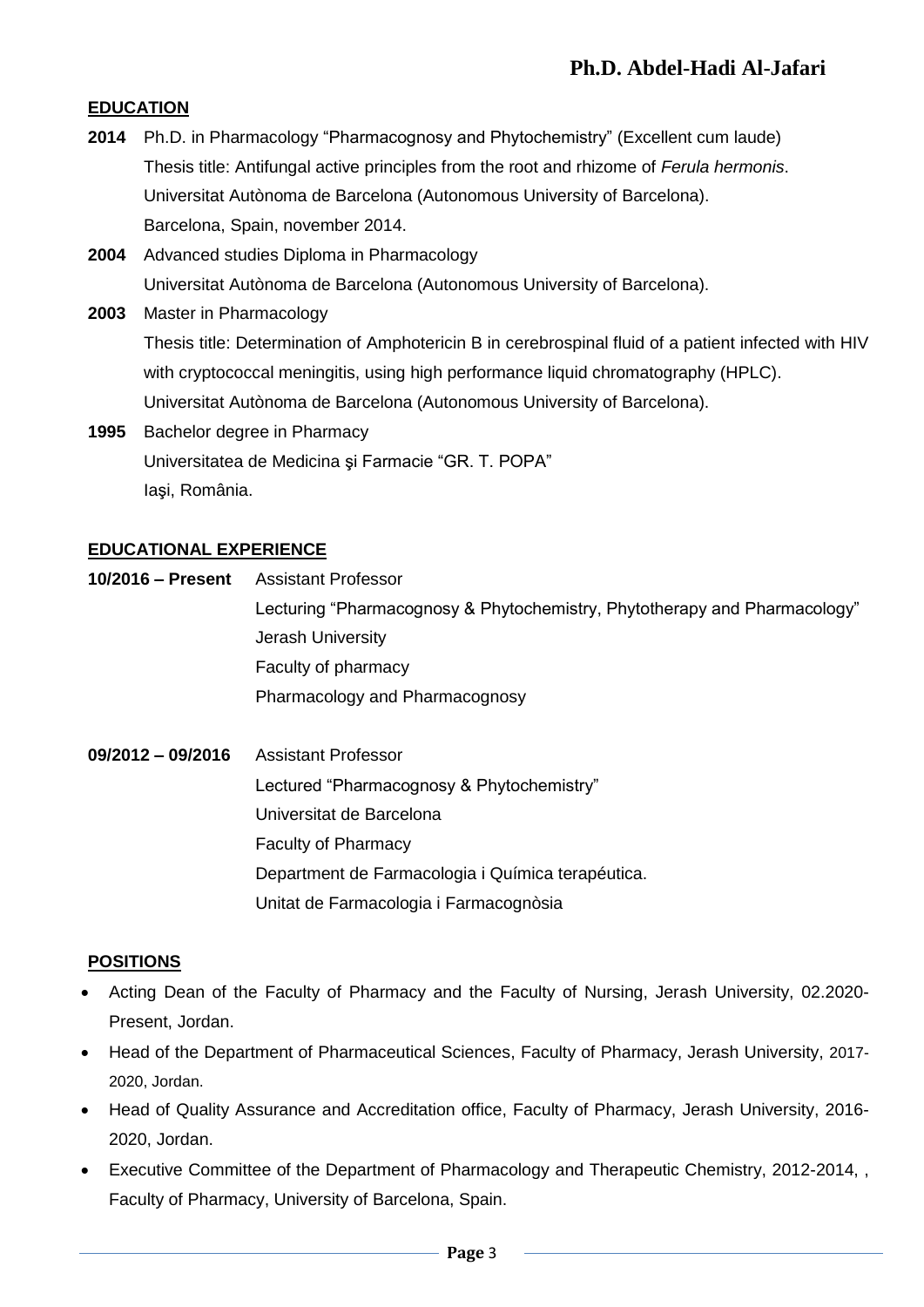#### **PROFESSIONAL MEMBERSHIPS**

- Farmacèutics Collegi of Barcelona 2005, Barcelona, Spain, number 14385.
- Jordanian Pharmacists Association 1996, Amman, Jordan, number 4277.

### **RESEARCH EXPERIENCE**

**Consulting:** Consultant in Delass Natural Products Company (JPM), extraction methods and yielding performance, Naour, Jordan, **2016**.

**Conference:** VII Jornada de Recerca **2014**, collaboration and presentation of the conference entitled "Research on the essential oil from the root of *Ferula hermonis*" Faculty of Pharmacy, University of Barcelona 05/26/2014.

#### **Articles**

- Abdel-Hadi Al-Ja'fari, Roser Vila, Blanca Freixa, Felix Tomi, Joseph Casanova, Joan Costa, Salvador Cañigueral, **2013**. Antiungal compounds from the rhizome and roots of *Ferula hermonis.* Phytotherapy Research, 27: 911-915. DOI: 10.1002/ptr.4806
- Abdel-Hadi Al-Ja'fari, Roser Vila, Blanca Freixa, Joan Costa, Salvador Cañigueral, **2011**. Composition and antifungal activity of the essential oil from rhizome and roots of *Ferula hermonis*. Phytochemistry 72 1406-1413. Doi:10.1016/j.phytochem.2011.04.013.

#### **Congress communications**

- Abdel-Hadi Al-Ja'fari, Roser Vila, Blanca Freixa, Felix Tomi, Joseph Casanova, Joan Costa, Salvador Cañigueral, **2010**. Anti-dermatophyte constituents of the essential oil from the root of *Ferula hermonis*. 58th International Congress and Annual Meeting of the Society for Medicinal Plant and Natural Product Research, Berlin, 29th August-2nd September 2010.
- Abdel-Hadi Al-Ja'fari, Roser Vila, Blanca Freixa, Felix Tomi, Joan Costa, Salvador Cañigueral, 2008. Composition and antifungal activity of the essential oil of the root of *Ferula hermonis*, 7<sup>th</sup> joint Meeting of AFERP, ASP, GA, PSE & SIF, Athens, Greece, 3 – 8 August 2008, Planta Medica 2008; 74(9): 1194.
- Abdel-Hadi Al-Ja'fari, Roser Vila, Blanca Freixa, Joan Costa, Salvador Cañigueral, **2005**. Antifungal principle from the root of *Ferula hermonis*, Phytotherapy – The role of an ancient tradition in modern times. PSE. Madeira, Portugal, 1 – 5 November.
- Yolanda Alastrué, Abdel Hadi Al-Ja'fari, Joan Costa, Pau Salvà, **2002**. Determinación de cafeína en plantas medicinales por cromatografía líquida. XVIII Congreso Nacional de la Sociedad Española de Farmacología, Pamplona 17 al 19 de octubre.

#### **Experimental Techniques**

Essential oils analysis by gas chromatography (GC) and gas chromatography-mass espectrometry (GC-MS), thin-layer chromatography (TLC), preparative column liquid chromatography (CC), extraction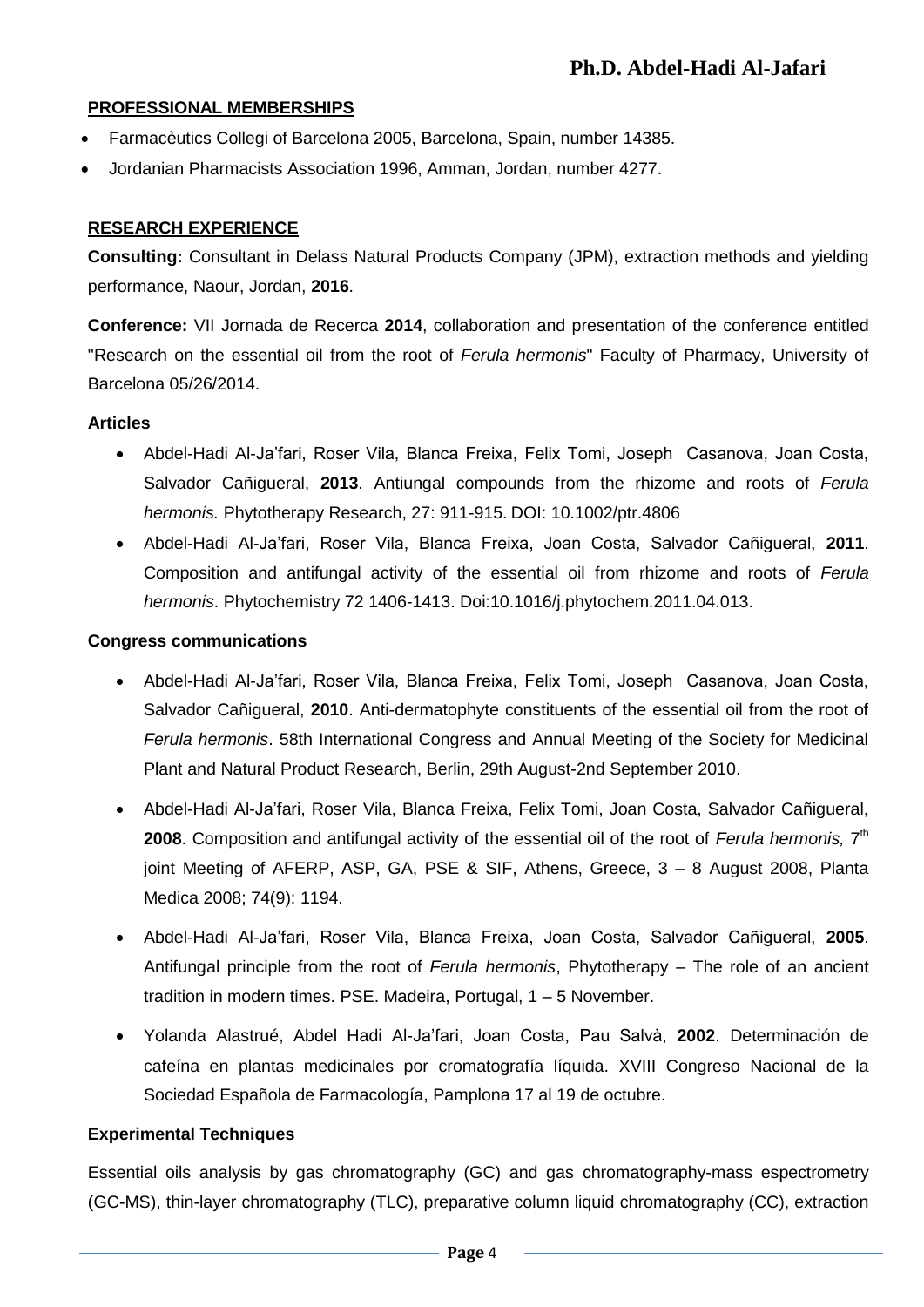## **Ph.D. Abdel-Hadi Al-Jafari**

and distillation techniques, component separation and purifiction, identification by nuclear magnetic resonance (NMR), high performance liquid chromatography (HPLC), analysis and daily tasks of the laboratory, validation of analytical techniques, drafting of reports generated due to analytical activities in accordance with GLP. Fungi handling and performing antifungal testing (antifungigram and bioautography) and determination of minimal inhibitory concentration (MIC) and minimal fungicidal concentration (MFC).

#### **OTHER WORK EXPERIENCE**

- **2015 – 2016** Pharmacist at Sombrerers Pharmacy "Alain Adolfo Rodriguez Basciano" C/ Sombrerers 19, Barcelona 08019, as a Pharmacist in-charge.
- **2014 - 2015** Pharmacist at Galup Pharmacy "Mireia Galup Russines" C / Casp, 23 Pau Claris, 83, Barcelona, as a pharmacist.
- **2005 – 2014** Pharmacist in-charge at Clapés Pharmacy "Josep Clapés i Antoja" Rambla de Sant Josep, nº 98, Barcelona.
- **2004 – 2005** Pharmacist at Montserrat Pharmacy "Maria Isabel Espinosa Gimenez", Rambla de Estudios 118, Barcelona.
- **1998 – 2000** Scientific Research Office Manager at Al Jafari Drug Store, Amman, Jordan.
- **1996 – 1998** Pharmacist in-charge at Al Jafari Pharmacy, Amman, Jordan.

#### **REFERENCES**

#### **Prof. Roser Vila i Casanovas**

Dept. Farmacologia i Química Terapèutica Unitat de Farmacologia i Farmacognòsia Facultat de Farmàcia Universitat de Barcelona (University of Barcelona) Tel: +34 934024531 ext. 24, E-mail: [r.vila@ub.edu](mailto:r.vila@ub.edu) **Prof. Joan Costa i Pagès** Dept. Farmacologia, Terapèutica i Toxicologia Campus de Bellaterra Universitat Autònoma de Barcelona (Autonomous University of Barcelona). Tel: +34 607 75 33 40, E-mail: [joan.costa.pages@gmail.com](mailto:joan.costa.pages@gmail.com) **Prof. Salvador Cañigueral i Folcarà** Dept. Farmacologia i Química Terapèutica Unitat de Farmacologia i Farmacognòsia Facultat de Farmàcia Universitat de Barcelona (University of Barcelona) Tel: +34 934024531 ext. 19, E-mail: [s.canigueral@ub.edu](mailto:s.canigueral@ub.edu)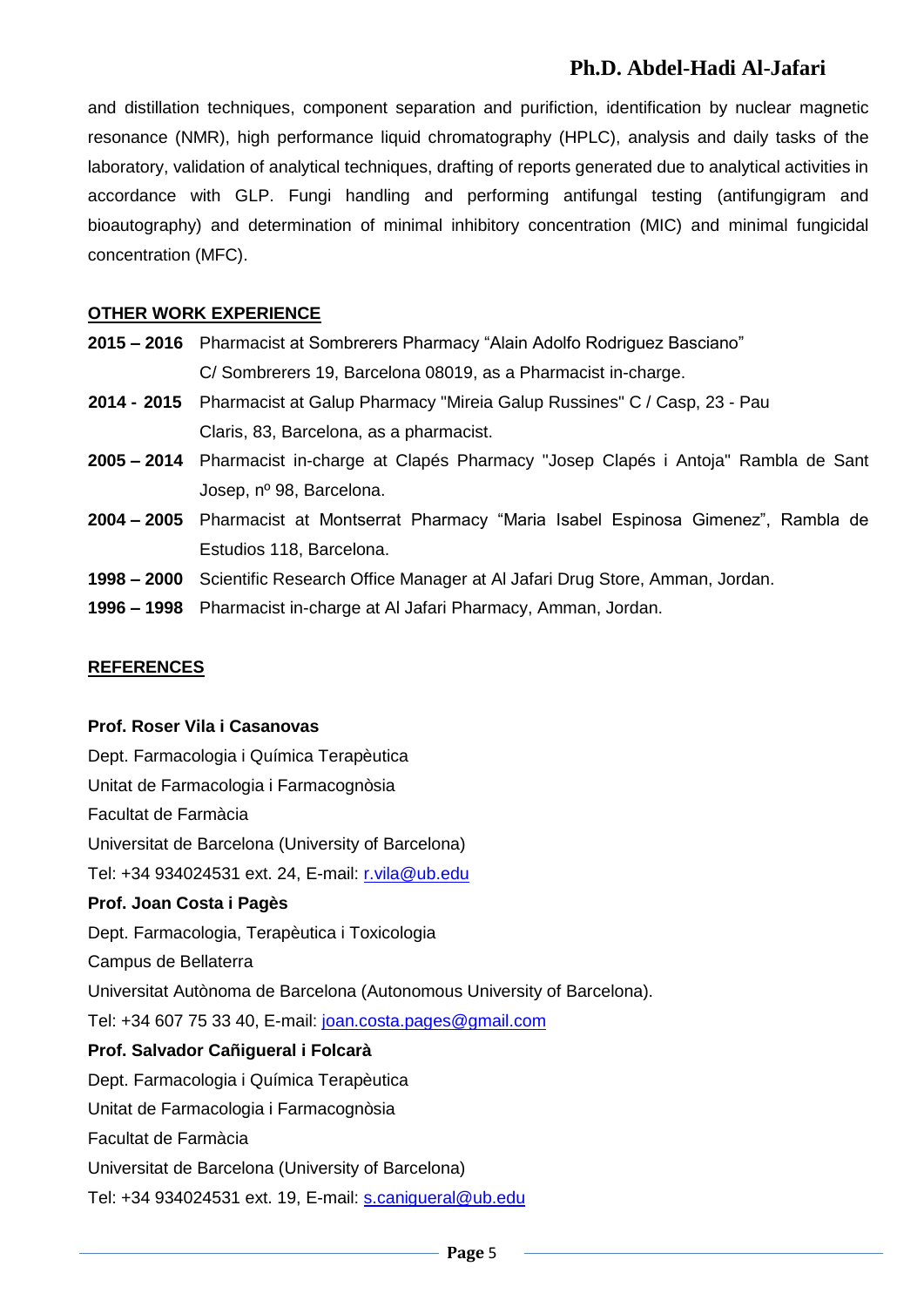#### **ATTENDED CONFERENCES, WORKSHOPS AND COURSES**

- 26<sup>th</sup>/06/2021 Workshop titled "The Pharmacist's Role in Distributing the Rational Use of Natural Medicine" held through ZOOM platform, organized by the Pharmacy Management and Pharmceutical Care Innovation Center, Hashemite University.
- 29<sup>th</sup>/05/2021 Confernce titled "Mood Stabilizers" held through ZOOM platform, organized by the Faculty of Pharmacy, Applied Sciences Private University.
- 22<sup>th</sup>/05/2021 Confernce titled "Antipsychoticos" held through ZOOM platform, organized by the Faculty of Pharmacy, Applied Sciences Private University.
- 29<sup>th</sup>/04/2021 Confernce titled "Essential Vaccince to Prevent Bacterial and Viral Pneumonia", held through ZOOM platform, organized by the Scientific Committee at Jordan Pharmacists Association.
- $2<sup>nd</sup>/04/2021$ Confernce titled "COVID-19: Wat Do We Know So Far", held through ZOOM platform, organized by the Scientific Committee at Jordan Pharmacists Association.
- 24<sup>th</sup>/10/2020 Confernce titled "Role of pharmacists in COVID19", held through ZOOM platform, organized by the Scientific Committee at Jordan Pharmacists Association.
- 10<sup>th</sup>/03/2020 Full day of the 10<sup>th</sup>scientific day titled "Role of pharmaceutical care in reducing medication errors", Jerash University, Jerash, Jordan.
- 23<sup>rd</sup>/01/2020 Full day training course "Pharmacovigilance: an effective role of Pharmacists". Amman, Jordan.
- 14th/12/2019 Full day training course "Advanced wound management: Myths & Facts", Amman, Jordan.
- 16<sup>th</sup>/11/2019 The 8<sup>th</sup> scientific day titled: Pharmacist's Role in Reducing Addiction of Drugs, Tobacco and Alcohol, Amman, Jordan.
- $4^{th}/11/2019$ Higher Education Regional Cooperation Day "Capacity building in higher eduction & Learning mobility and Jean Monnet" Organized by National Erasmus+ office –Jordan, Al-al Bayt University, Jordan
- $2^{nd}$  &  $3^{rd}/08/2019$ The  $7<sup>th</sup>$  Scientific Worshop titled: Pharmacogenomics testing: Toward personalized therapy, by Jordan Pharmacists Association, Amman, Jordan.
- 25<sup>th</sup> & 26<sup>th</sup>/04/2019 FIP Regional conference, Estern Mediterranean Region "Envisioning the future together: Transforming pharmacy for better primary healthcare" Amman, Jordan.
- 13<sup>th</sup> & 14<sup>th</sup>/02/2019 Workshop 3 "Applied Leadership Training for Directors of the Faculty Development and Quality Assurance Centers at Jordanian Universities" at Al-Zaytoonah University.
- 18<sup>th</sup> & 19 Workshop 2 "Planning, Monitoring and Evaluating Research and Innovation Services for Faculty Development and Quality Assurance Centre's at Jordanian Universities" at Amman Arab University.
- 8<sup>th</sup> & 9<sup>th</sup>/10/2018 Workshop 1 "Applied Higher Education Learning Strategies in the 21<sup>st</sup> Century", at Al Isra University.

Workshops 1, 2 & 3, Advanced Training program for Directors of Academic Practice Centers in Jordanian Universities, delivered by University of Plymouth from England, British Council Jordan and The Jordanian Ministry of Higher Education and Scientific Research (MoHESR).

- 20<sup>th</sup>/12/2018 Seminar "Mentoring within Higher Education", delivered by University of Plymouth from England, British Council Jordan and Al-Hussein Technical University, at Al-Hussein Technical University campus, Amman, Jordan.
- 12/12/2018 Seminar about Novel Mass Spectrometric Workflows for the analysis of biologics, by SCIEX and Taawon, Amman, Jordan.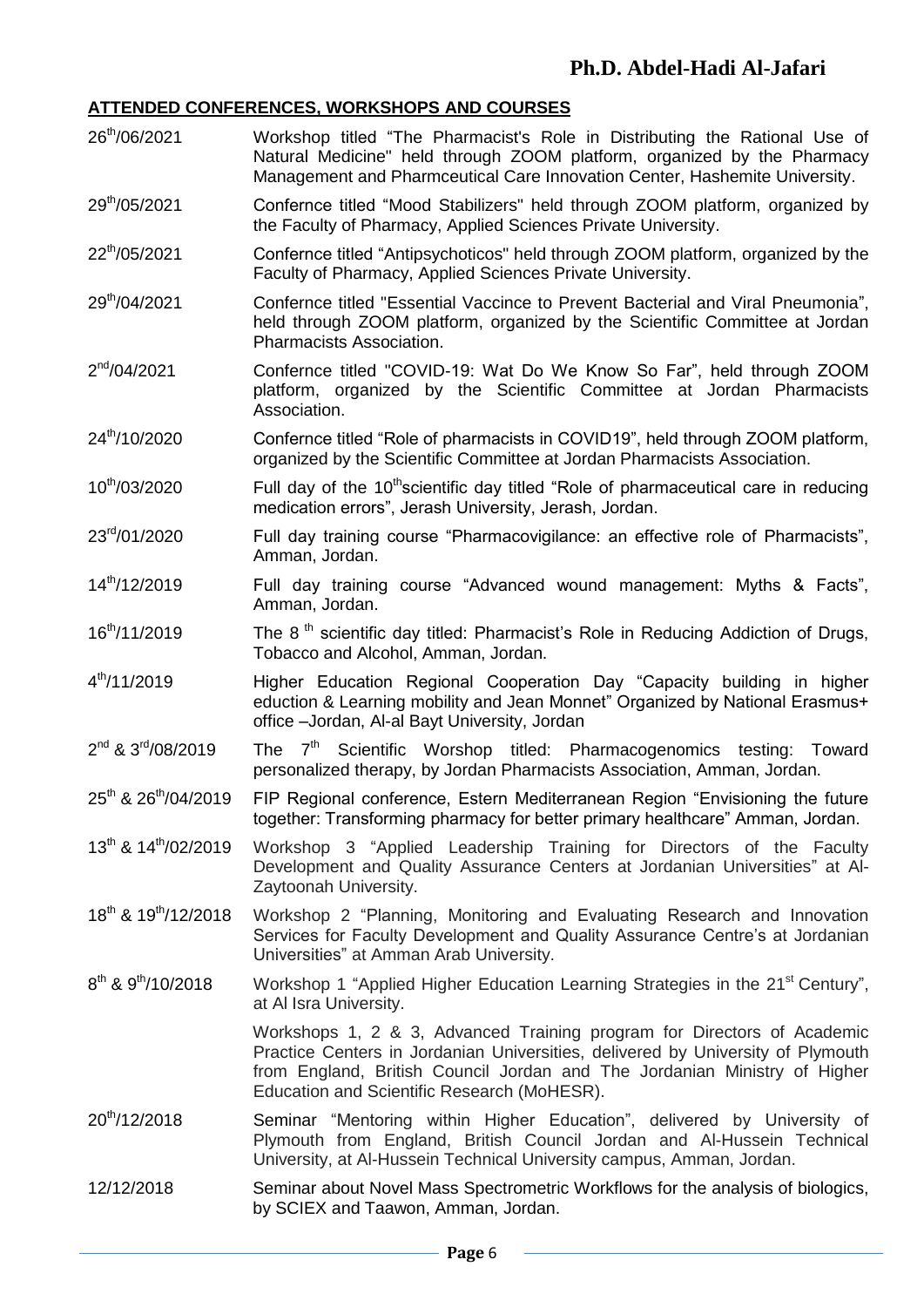## **Ph.D. Abdel-Hadi Al-Jafari**

- $4^{\text{th}}$   $6^{\text{th}}$ /12/2017 4  $4<sup>th</sup>$  HCAC Qualiy Health Care Conference "Minding the gap between designing qualty systems and implementation: It's all about patient safty!" Amman, Jordan.
- 04/12/2017 Workshop during 4<sup>th</sup> HCAC Qualiy Health Care Conference "Developing a comprehensive patient safty monitoring and improvement planning framwork" Amman, Jordan.
- 23/11/2017 Patent registration and Patent Cooperation Treaty (PCT) workshop, The Higher Council for Science and Technology, National Center for Research and Development, Royal Scientifc Society, Amman, Jordan.
- 01/11/2017 Using Advanced Mass Spectroscopy Technologies in Clinical and Forensic Applications, seminar by SCIEX and Taawon, Amman, Jordan.
- 10/10/2017 The Accreditation Council for Pharmacy Education workshop ACPE, University of Jordan, Amman, Jordan.
- 06/04/2016 Seminario "Compliance & Data Integrity" de Agilent Technologies, Barcelona.
- 26/05/2014 VII Jornada de Recerca, Faculty of Pharmacy, University of Barcelona.
- 15/10/2013 Jornada de Cromatografía y Espectroscopia de Agilent Technologies, Barcelona.
- 22/05/2013 Seminario de Aplicaciones en Análisis Clínicos de Agilent Technologies, Barcelona.
- 13/03/2013 Seminario de Biología Integrada de Agilent Technologies, Barcelona.
- 27/06/2012 Seminario Laboratorios Farmacéuticos, Agilent Technologies, Barcelona.
- 06/10/2011 Seminario sobre Soluciones Medioambientales, Agilent Technologies, Barcelona.
- 05/10/2011 Seminario sobre Soluciones Forenses, Agilent Technologies, Barcelona.
- 03/06/2011 Jornada de Fitoterapia en el tratamiento de las afecciones de piel y mucosas, Facultad de Farmacia, Universidad de Barcelona (UB), Barcelona.
- 24/11/2010 Seminario sobre Tour LC/MS Mass Spectacular Technologies, Agilent Technologies, Barcelona.
- 19/01/2010 Seminario sobre Soluciones sobre Innovaciones Tecnológica puestas al Servicio del Laboratorio Medioambiental, Agilent Technologies, Barcelona.
- 11/11/2009 Seminario sobre Soluciones en Seguridad Alimentaria, Agilent Technologies, Barcelona.
- 09/07/2009 Workshop de Farmacia, Agilent Technologies, Facultat de Farmàcia, Barcelona.
- 10/06/2009 Seminario LC 1290 Infinity, Agilent Technologies, Barcelona.
- 22/05/2009 Seminario sobre Espectrometría de Masas para los mercados clínico y toxicológico, Agilent Technologies, Barcelona.
- 13/03/2009 Seminario Nuevos Desarrollos Tecnológicos en Cromatografía de Gases para I+D, Control y Proceso Industrial, Agilent Technologies, Facultad de Física y Química – Universidad de Barcelona.
- 21/01/2009 Seminario Expert Tour, Agilent Technologies, Barcelona.
- 17/09/2008 Seminario Innovation Tour, Agilent Technologies, Barcelona.
- 19/02/2008 Seminario de Alimentación y Medio Ambiente, Agilent Technologies, Barcelona.
- 21/11/2007 Agilent Farma Tour Agilent Technologies, Barcelona.
- 18/04/ 2007 World Tour Agilent Technologies, Barcelona.
- 28/03/2006 Seminario "Todo el rendimiento en todo momento" Agilent Technologies,Barcelona.
- 29/06/2005 Jornada de Bioseguretat i Recerca, Facultat de Farmàcia, Barcelona.
- 07/06/ 2005 Seminario y presentación del nuevo MSD Agilent 5975 Inerte, Barcelona.